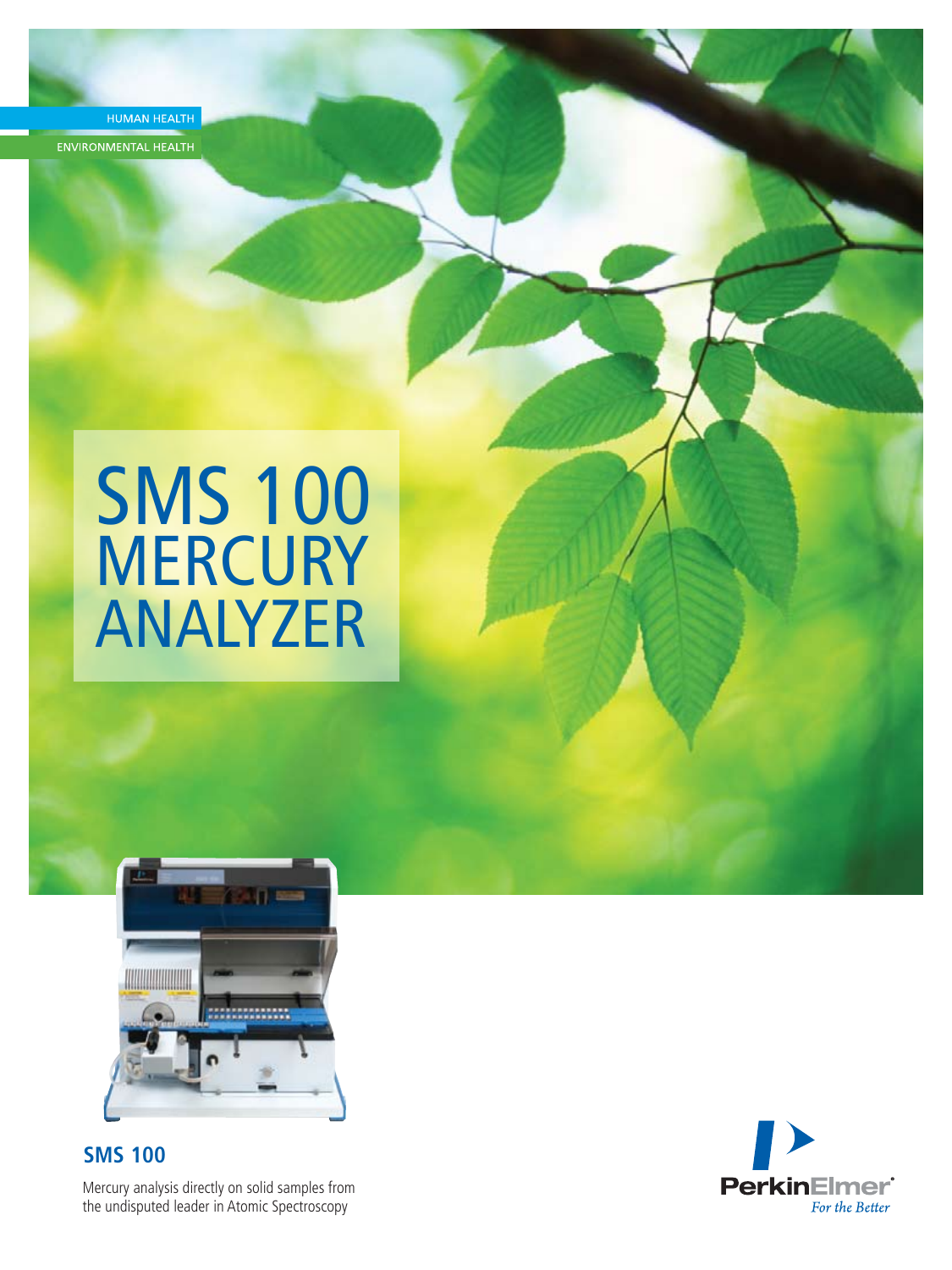# SMS 100

# **Overview**

The SMS 100 is a dedicated mercury analyzer for the determination of total mercury in solid and liquid samples using the principle of thermal decomposition, amalgamation and atomic absorption described in U.S. EPA Method 7473.

The SMS 100 uses a decomposition furnace to release mercury vapor instead of the chemical reduction step used in traditional liquid-based analyzers. Both solid and liquid matrices can be loaded onto the instrument's autosampler and analyzed without acid digestion or sample preparation prior to analysis. Because this approach does not require the conversion of mercury to mercuric ions, lengthy sample pretreatment steps are unnecessary. As a result, there is no need for reagents such as highly corrosive acids, strong oxidizing agents or reducing chemicals...which means, NO hazardous waste disposal. The immediate benefit to the user is a reduction in analysis time, resulting in a significantly lower cost of analysis compared to conventional mercury analyzers. Some of the many sample matrices applicable to SMS 100 technology include sludges, sediments, soils, wastewaters, effluents, coal, fly ash, minerals, ores, fertilizers, various foodstuffs, blood, urine and hair.

# **Principles of Operation**

<u>WWW.WWW.WWW.</u>

The sample is heated in an oxygen rich furnace, to release all the decomposition products, including mercury. These products are then carried in a stream of oxygen to a catalytic section of the furnace. Any halogens or oxides of nitrogen and sulfur in the sample are trapped on the catalyst. The remaining vapor is then carried to an amalgamation cell that selectively traps mercury. After the system is flushed with oxygen to remove any remaining gases or decomposition products, the amalgamation cell is rapidly heated, releasing mercury vapor. Flowing oxygen carries the mercury vapor through an absorbance cell positioned in the light path of a single wavelength atomic absorption spectrophotometer. Absorbance is measured at the 253.7 nm wavelength as a function of the mercury concentration in the sample. A schematic of the SMS 100 is shown below.

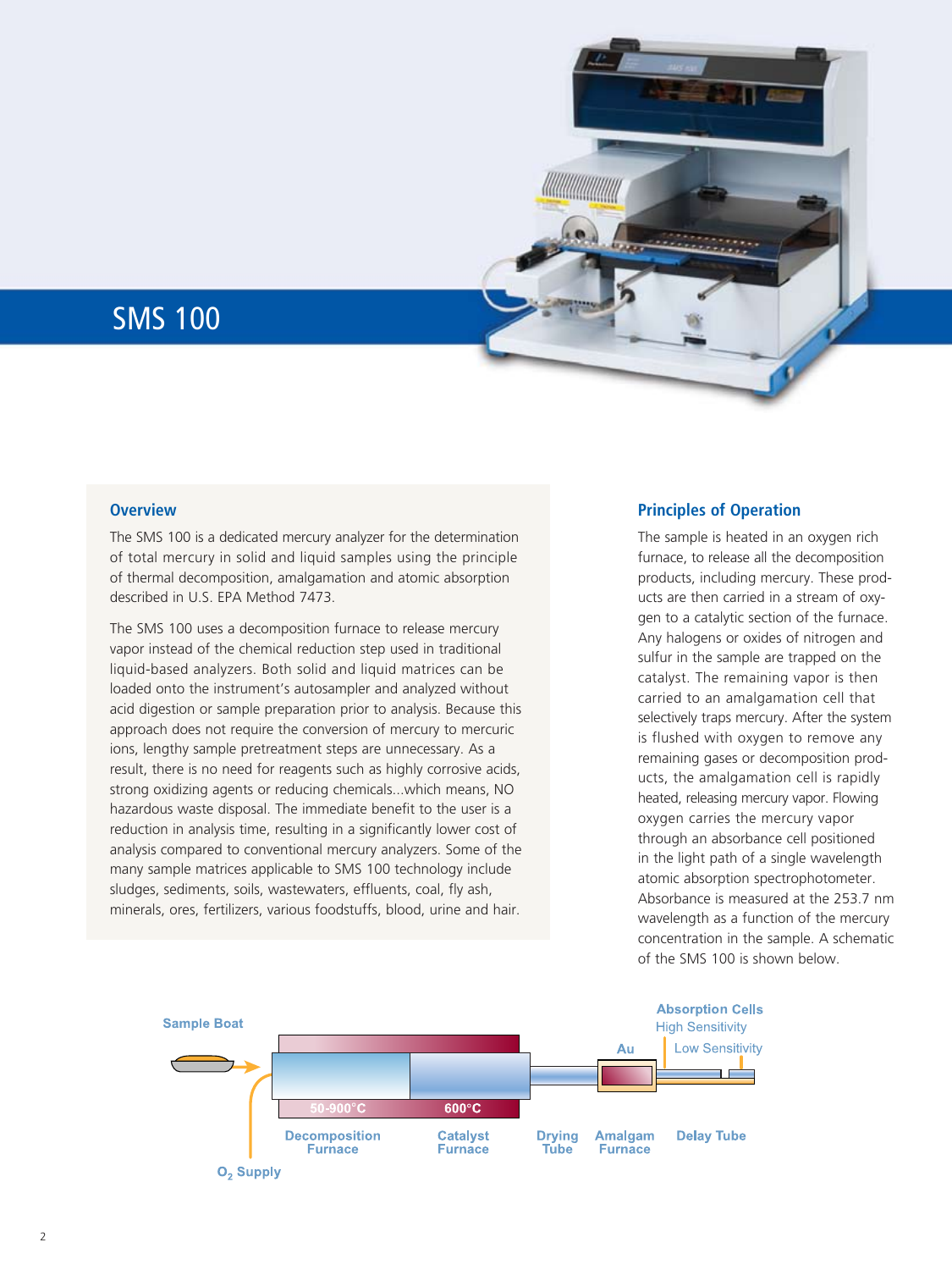







# **Benefits**

# **No Sample Preparation**

The SMS 100 eliminates the need for dissolution techniques, complicated chemistry and hazardous wastes involved with traditional mercury analysis. A solid sample can be analyzed in approximately 5 minutes.

# **Extremely Low Detection Limits**

By using a 25 cm optical path length cell, the SMS 100 is capable of extremely high sensitivity and low background levels, achieving a detection limit of 0.005 nanograms of mercury.

# **Full Automation for Maximum Productivity**

The SMS 100 automatically transfers sample weights from your lab balance. Additionally, its 70-position autosampler allows you to load samples "on-the-fly", so one rack of samples can be analyzed while the next is being loaded.

# **Easy to Maintain**

The modular design of the SMS 100 makes it extremely convenient for cleaning and reassembly. This also means that no additional tools are required to access the catalytic furnace and gold trap for maintenance purposes.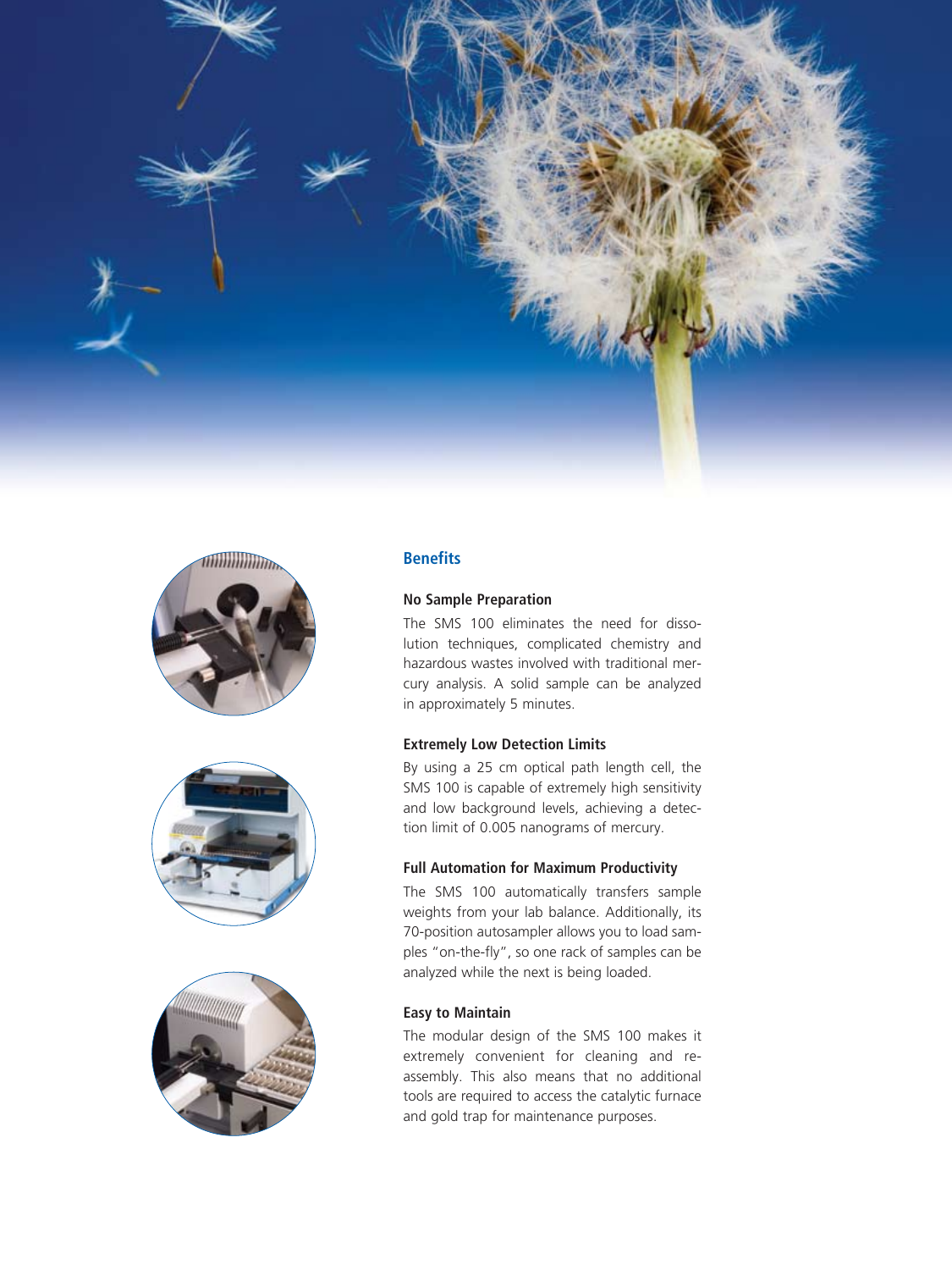| <b>Table 1. Analysis Operating Parameters.</b> |                                                                                                                                                |  |
|------------------------------------------------|------------------------------------------------------------------------------------------------------------------------------------------------|--|
| <b>Parameter</b>                               | <b>Setting</b>                                                                                                                                 |  |
| Drying Temp/Time                               | 300 °C for 45 sec                                                                                                                              |  |
| <b>Decomposition Temp/Time</b>                 | $800 °C$ for 150 sec                                                                                                                           |  |
| <b>Catalyst Temp</b>                           | 600 °C                                                                                                                                         |  |
| <b>Catalyst Wait Period</b>                    | $60$ sec                                                                                                                                       |  |
| <b>Gold Trap Temp</b>                          | 600-700 °C for 30 sec                                                                                                                          |  |
| <b>Measurement Time</b>                        | 90 sec                                                                                                                                         |  |
| Oxygen Flow                                    | $300$ mL/min                                                                                                                                   |  |
| <b>Applicable Sample Types</b>                 | sludges, sediments, soils, wastewaters,<br>effluents, coal, fly ash, minerals, ores, fertilizers,<br>various foodstuffs, blood, urine and hair |  |



| <b>Sample</b><br><b>Matrix</b> | <b>SRM</b><br>No. | <b>Certificate</b><br>(ppm) | <b>Measured</b><br>(ppm) | <b>Recovery</b><br>(% ) |
|--------------------------------|-------------------|-----------------------------|--------------------------|-------------------------|
| Bovine Liver                   | <b>NIST 1577</b>  | 0.016                       | 0.0178                   | 111.7                   |
| <b>Blood</b>                   | $Lypho-1$         | 0.0096                      | 0.0091                   | 94.8                    |
| Dogfish                        | $Dorm-2$          | 4.64                        | 4.34                     | 93.5                    |
| Oyster                         | <b>NIST 1566</b>  | 0.057                       | 0.061                    | 107.0                   |
| Soil                           | <b>NIST 8406</b>  | 0.06                        | 0.061                    | 101.7                   |
| Coal                           | HC-35150          | 0.176                       | 0.177                    | 100.6                   |
|                                |                   |                             |                          |                         |

# **Typical Applications**

This technology has been mainly used to determine mercury in environmental-type samples, such as sediments, sludges and soils using EPA Method 7473, and for the analysis of coals, coal fly ashes and combustion residues using ASTM Method 6722-1. However, as it gets into more and more laboratories, it is finding uses in other diverse application areas, such as foodstuffs, fertilizers, geological minerals and human blood/urine samples. The major reason why it has gained such widespread acceptance, is that irrespective of the sample matrices, one set of operating conditions can be used for the analysis. This is exemplified in Table 1, which shows typical SMS 100 instrument parameters used for the analysis of many different sample types.

This means that under similar operating conditions, different sample matrices generate similar absorbance values as shown by the straight line calibration graph obtained from different concentrations of mercury in widely different samples. In many cases, simple aqueous standards can be used to calibrate the instrument and SRMs used for quality control purposes. Mercury concentration data and % recoveries in some common SRMs, using aqueous standards prepared in 10% nitric acid are shown in Table 2.

# **The Undisputed Leader in Atomic Spectroscopy…**

PerkinElmer is the undisputed leader in Atomic Spectroscopy, with over 40 years experience and a product line that includes flow injection mercury systems (FIMS), flame Atomic Absorption (FAA) instruments, high performance graphite furnace AA (GFAA), high throughput inductively coupled plasma optical emission spectrometers (ICP-OES), and the most powerful ICP mass spectrometer (ICP-MS) on the market. We have placed over 50,000 systems worldwide, including over 5000 mercury analyzers. With the largest technical service and support staff in the industry and a solid reputation for quality products and service, you can be assured your SMS 100 will be in extremely good hands.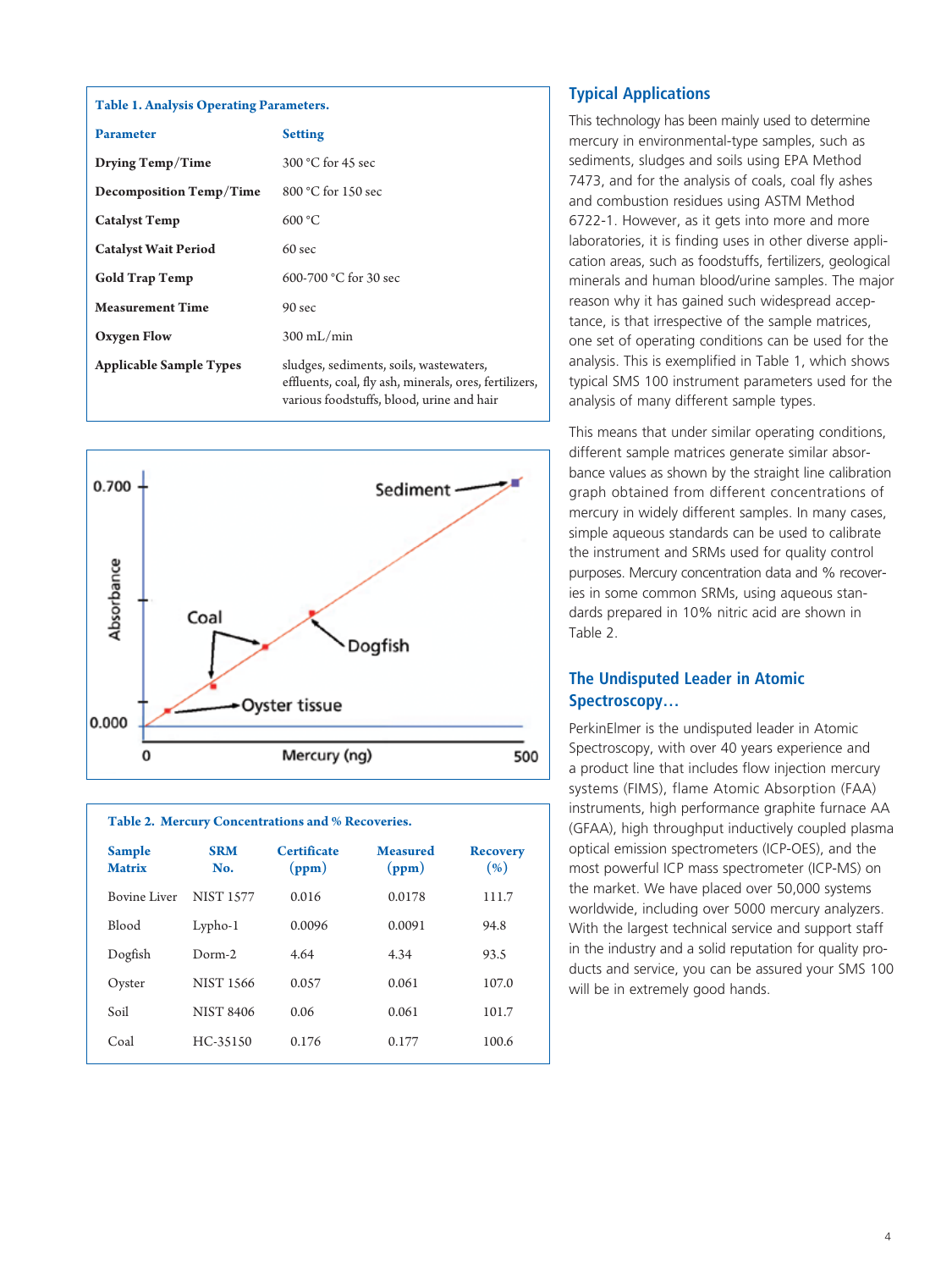| <b>Specification Description</b>          | <b>Specification Performance</b>                                  |
|-------------------------------------------|-------------------------------------------------------------------|
| Principle                                 | Atomic Absorption with Thermal Decomposition                      |
| Source of Light                           | Low pressure mercury lamp                                         |
| <b>Instrument Control</b>                 | External PC computer system                                       |
| Mercury Wavelength                        | 253.65 nm                                                         |
| Detectors                                 | UV enhanced photodiodes (2)                                       |
| Detection Limit                           | $0.005$ ng                                                        |
| <b>Working Ranges</b>                     | Automatic scale change; Dynamic range 0.05 ng - 1000 ng Hg        |
| Precision                                 | <1.5% @ 10 ng Hg                                                  |
| Typical Analysis Time                     | 5 minutes                                                         |
| Sample Treatment                          | Adjustable from                                                   |
| Drying Time                               | $1-999 s$                                                         |
| Decomposition Time<br><b>Waiting Time</b> | $1-999s$<br>$1-999 s$                                             |
| Calibration                               |                                                                   |
|                                           | Standard solution or CRM                                          |
| Number of Standards                       | Minimum 2 (blank & high), max 100                                 |
| Sample Type                               | Liquid or solid                                                   |
| Maximum Injection Volume                  | 1400 µL                                                           |
| Maximum Sample Weight                     | 1500 mg                                                           |
| Preconcentration Capability               | 10 x maximum                                                      |
| Carrier Gas                               | Oxygen                                                            |
| <b>Input Pressure</b><br>Peak Flow        | 15 Psi (100 kpa)<br>$\sim$ 250 mL/min                             |
| <b>Energy Consumption</b>                 |                                                                   |
| Peak(W)                                   | 600W                                                              |
| Standby (W)                               | $<\!\!100\,\mathrm{W}$                                            |
| Dimensions (with Autosampler)             |                                                                   |
| Inches $(w \times d \times h)$            | $19.5$ " x $19$ " x $18.5$ "                                      |
| Centimeters $(w \times d \times h)$       | $(49.5 \text{ cm} \times 48.2 \text{ cm} \times 47.0 \text{ cm})$ |
| Weight (with Autosampler)                 | 44 lbs (20 kg)                                                    |
| Autosampler                               |                                                                   |
| No. of Samples                            | 70, with unlimited "on-the-fly" loading                           |
| Sample type                               | Solid or Liquid                                                   |
| Power                                     | 110/220 VAC, 50/60 Hz                                             |
| Temperature                               | 16-35 °C                                                          |
| Relative Humidity                         | Maximum 80% non-condensing                                        |